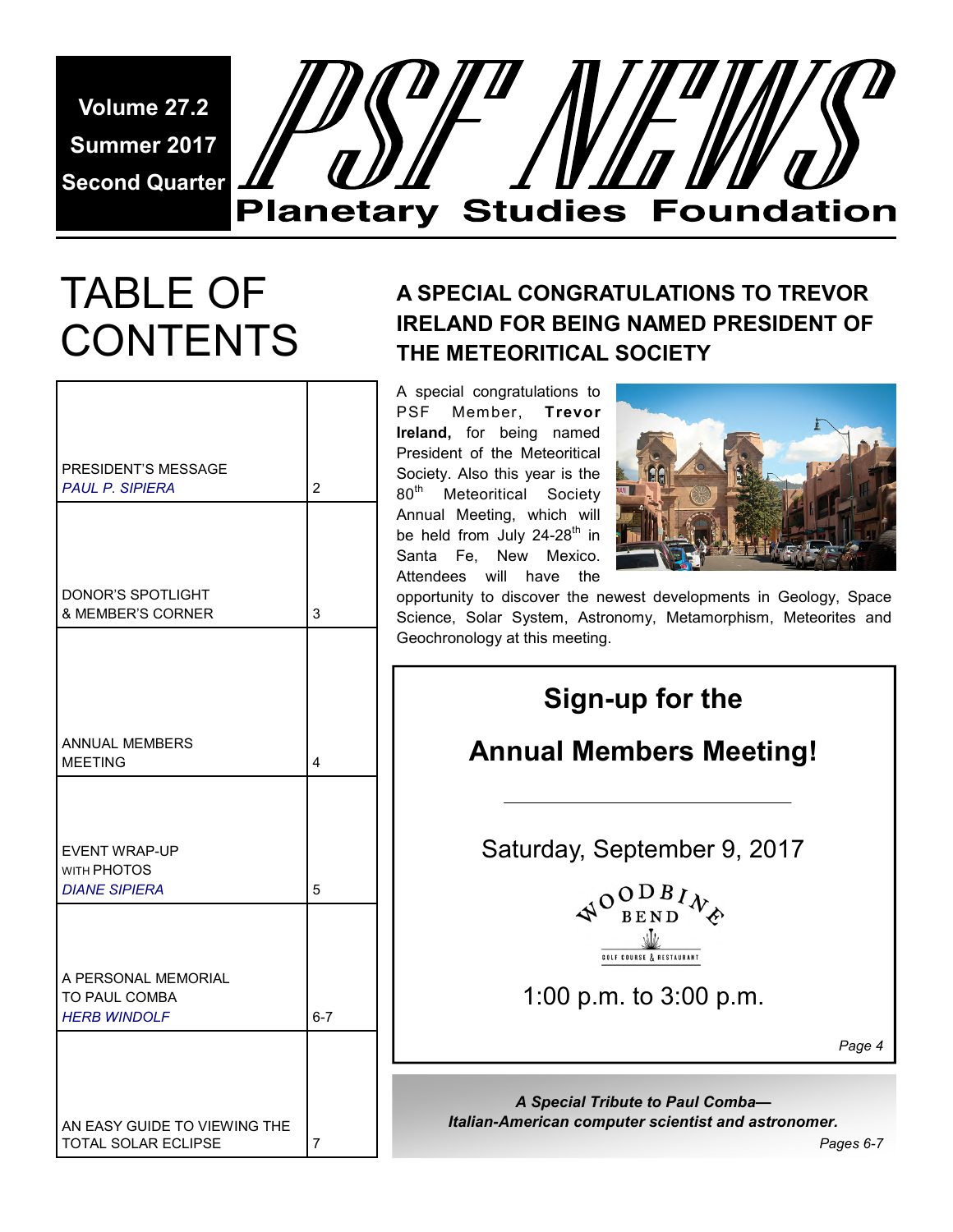### President's Message

 The summer season is finally upon us and your Planetary Studies Foundation is busier than ever with our children's science programs, observing sessions, and the upcoming total solar eclipse. Diane Sipiera and her educational staff have four very interesting programs planned for children ages 7 through 12. Early enrollment is very encouraging with many returning children anxiously awaiting the opening sessions.

 Out at our Doug Firebaugh Astronomical Observatory in Freeport, Illinois Jim Dole and his staff began their observing season on May  $3<sup>rd</sup>$ . From May through October they will offer at each session both indoor programs and, weather permitting, telescope viewing. There will also be additional monthly May through October telescope viewing sessions out at the Woodbine Bend Golf Course and an August  $12<sup>th</sup>$  Perseid meteor shower observing event at Horseshoe Mound with its spectacular nighttime view of Galena. Then there is the greatly anticipated August 21<sup>st</sup> "Great American Total Solar Eclipse"! Those people who have



planned their vacations around this event will definitely be as close to the center-line of the eclipse path as possible and hope for the very best weather. If all goes well they will see over two minutes of totality and it will be an unforgettable moment. I have personally seen three total eclipses and can't wait to experience a fourth! The Sipiera Family will be heading toward southeastern Nebraska for our best chance at a clear sky and maximum totality. Joining us will be several members of the Doug Firebaugh Observatory staff and many other PSF members. Past experience shows that experiencing a total eclipse is much more enjoyable when it is a group event. Our PSF astronomers are also concerned about the general public that will not be able to position themselves on the eclipse center-line. Depending upon an observer's actual distance from the path of totality they will experience different amounts of coverage. These partial eclipses are still very exciting and worth observing, but people must use extreme caution and use proper solar-viewing devices. In PSF's immediate Tri-State region we are offering informational programs at select museums and libraries on how to safely observe the eclipse. On the actual day of the eclipse all our PSF astronomers will be on-site at various locations from Oregon to South Carolina and will report their experiences in the next newsletter.

 I am pleased to report continued success with our meteorite research. Dr. Tony Irving, our senior research scientist, presented several papers at the annual Lunar & Planetary Science Conference this past March in Houston, Texas. He will also be presenting additional papers at the annual Meteoritical Society meeting this July in Santa Fe, New Mexico. One of these papers is a comparison study of 40 meteorites that were classified by PSF scientists. This particular paper was not only authored by our scientists, but included four other PSF members who made significant contributions to the discovery, sample preparation, and data organization that went into this study. I thank Christina Hollis, Randy Shaw, Caroline Sipiera, and Conrad Wragg for their individual efforts and dedication to our research program. I am very proud of the fact that PSF continues to conduct research that makes significant discoveries such as the extremely rare NWA 10952 EL4 enstatite chondrite. It must be remembered that PSF does this without the financial resources of a major museum or university. We truly make the most of our available resources and greatly appreciate the efforts of our dedicated members who contribute in so many different ways.

Mark your calendars to attend our Annual Member's Meeting at Woodbine Bend on September  $9<sup>th</sup>$ .

*Paul P. Sipiera*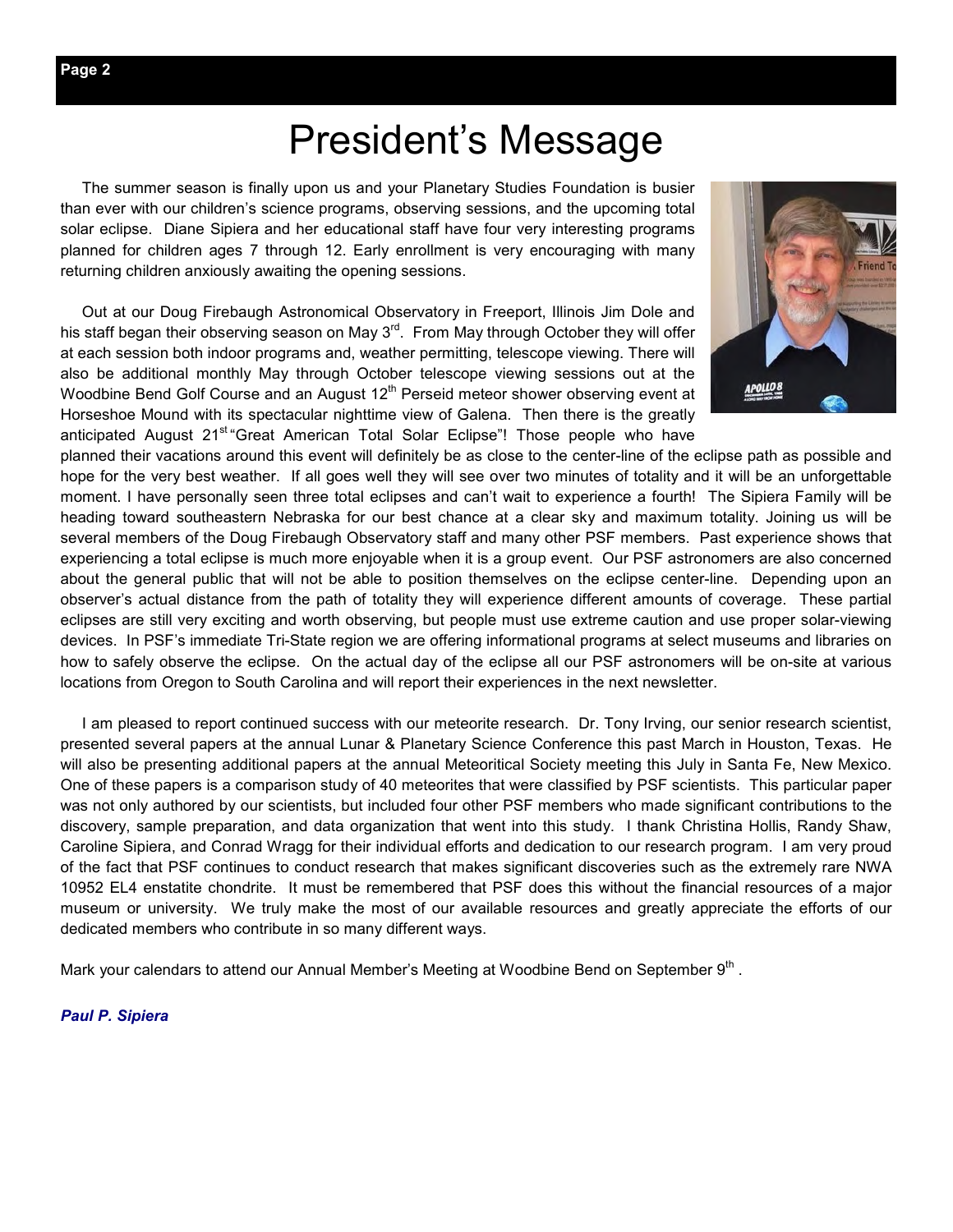### Donor's Spotlight

### **Children's Summer Science Program**

Apple River State Bank Illinois Bank & Trust Jo-Carroll Energy Carleton B. Moore Marilyn Quas Diane & Paul Sipiera

#### **Doug Firebaugh Astronomical Observatory**

John & Susan Walt

#### **Meteorite Research**

Ray Meyer

### Member's Corner

#### **Renewing—Sponsoring**

Mildred L. Dole

#### **Renewing—Family**

Leo & Karen Baran Randy Rice & Rebecca Shriver

### **Renewing—Individual**

Doug B. Firebaugh Steve P. Hoyer George A. Johnson Janet M. Moote Lu Paglin Gerald Speer Dan Tindell Winona Wellspring

#### **New—Individual**

Paul Levesque Dr. Sydney Meshkov Mark Rudy

#### **New—Family**

Dino Milani & Ellen Tsagaris

#### **Congratulations**

- Congratulations to **Alex Baranski** for graduating with honors from the University of Chicago, **Liz Scott** for graduating from River Ridge High School. She was valedictorian and received 10 scholarships. Finally, **Greta Dittmar** received her promotion from eighth grade.
- Congratulations to **John & Marsha Prieboy** for becoming grandparents twice this spring to a grandson and granddaughter.
- Congratulations to **Trevor Ireland** for being named President of the Meteoritical Society.
- Finally, a special congratulations to **Paula Sipiera** and her fiancé **Cole Feiner** on their engagement.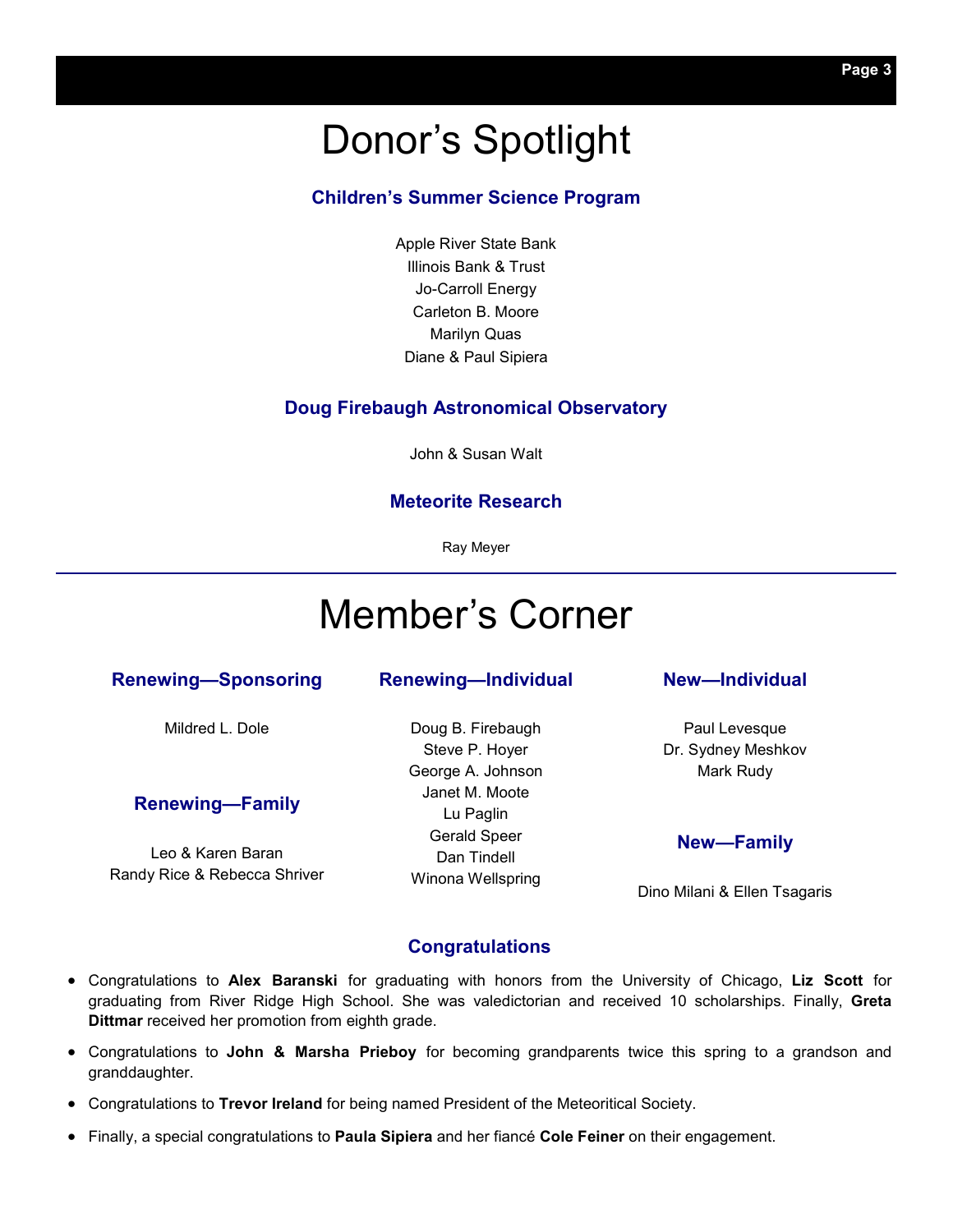### 2017 Annual Members Meeting



Saturday, September 9, 2017



1:00 p.m. to 3:00 p.m.

### **1:00 Lunch Buffet Menu**

Choice of Pork or Beef Includes Salad and Dinner Roll Choice of Potato Vegetables Coffee/Soda

*\$25.00 per person/gratuity included Cash bar will be available (Cancellation is non-refundable)* 

### **2:00 Annual Members Meeting**

Presentation: PSF State of the Union & Awards Ceremony Election of Board of Directors

### Join Fellow Members, Make a Difference

**We really hope you can join us on September 9th! Please RSVP to Diane Sipiera at dsipiera@planets.org or (815) 858-3362 by Thursday, August 31st.**

PSF Member Name(s):

Address:

 $\boldsymbol{\times}$ 

Choice of: <u>Pork Beef</u> (Please contact us if you have dietary restrictions)

Total # Attending: Total Amount Owed: \$

I/We cannot attend, but please accept this donation. \$

Please make checks payable to the Planetary Studies Foundation and mail to:

Planetary Studies Foundation 10 Winterwood Lane, Unit B Galena, IL 61036

*Make it a day trip! Take the opportunity to enjoy the other exciting activities northwest Illinois has to offer.*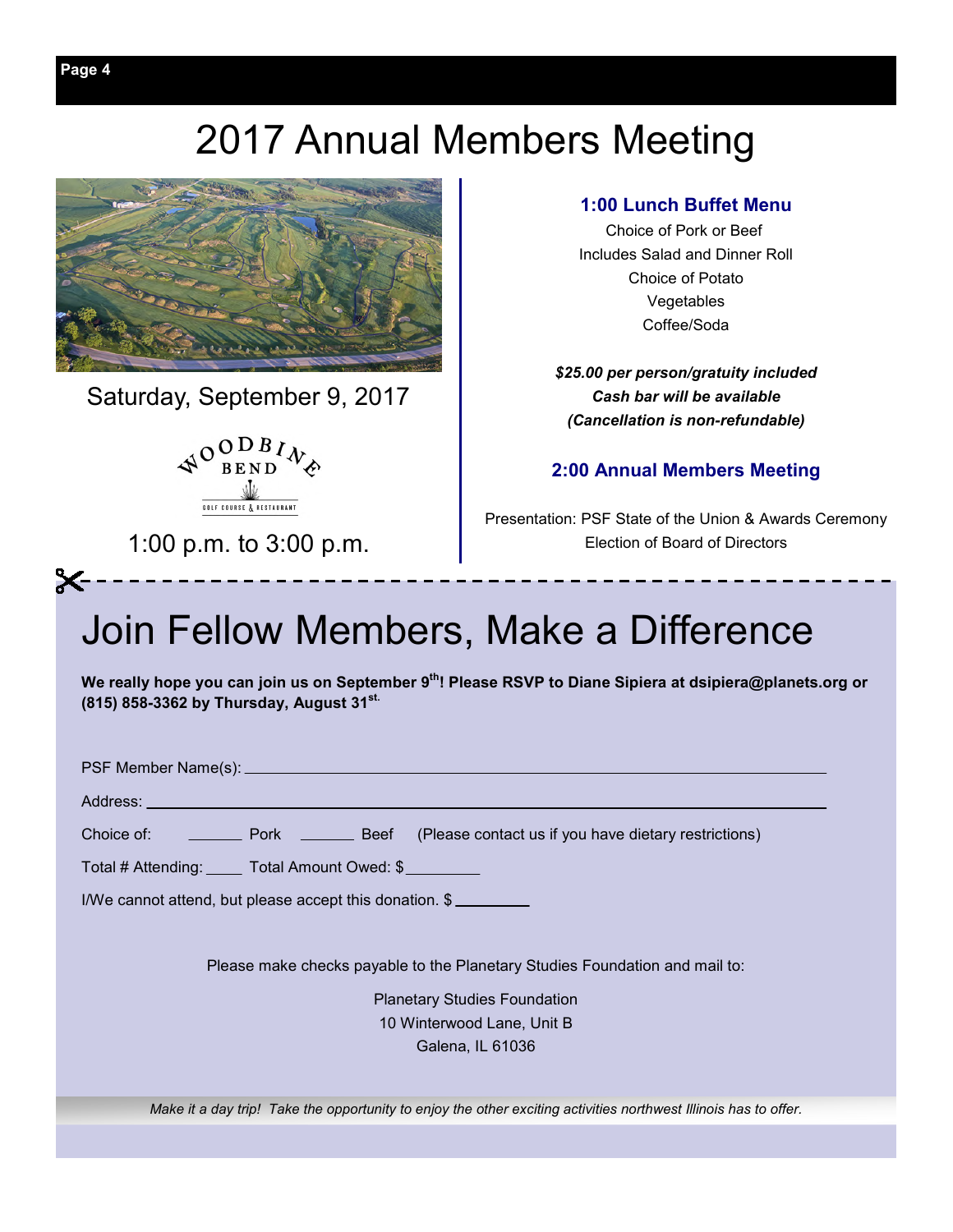### Programming & Event Wrap-up

Elizabeth, IL Spring Fling



50<sup>th</sup> Anniversary of the Doug Firebaugh Observatory

Spain - Pablo Picasso **Activity**  Paul & Caroline Sipiera at the Putnam Museum



### **A Busy Spring**

### **Season!**

PSF was busy again with our spring programming. Paul Sipiera was a guest speaker at the Putman Museum in Davenport, Iowa with a meteorite display table for over 500 people. Paul also presented at the Lizzadro Lapidary Museum in Elmhurst, Illinois. Jim Dole and Tom Dunmore did a phenomenal job to celebrate the 50th Anniversary of the Doug Firebaugh Observatory in Freeport, IL. Once again, PSF participated in the River Ridge Night at the Museums in late April, along with the Village of Elizabeth's Spring Fling. The last major event for the spring season was at River Ridge Middle School's "Career Days" which was orchestrated by PSF member Kim Thorsen. See photos above.

### **Children's Summer Science Program Starting**

PSF is pleased to announce that the 2017 Children's Summer Science Program has started with great success! Repeating students for the last previous years were anxious to get started. The PSF board would like to thank Greta Dittmar, Janice Susner, Julie Bryan, Janet Moote, Christina Hollis and Beth Baranaski in helping to develop curriculum, being presenters, preparing healthy snacks, and being there to help when needed. So far we have completed the Flavors of Europe and Geology sessions. The kids loved the Pablo Picasso abstract art and the Watershed game! See photos above.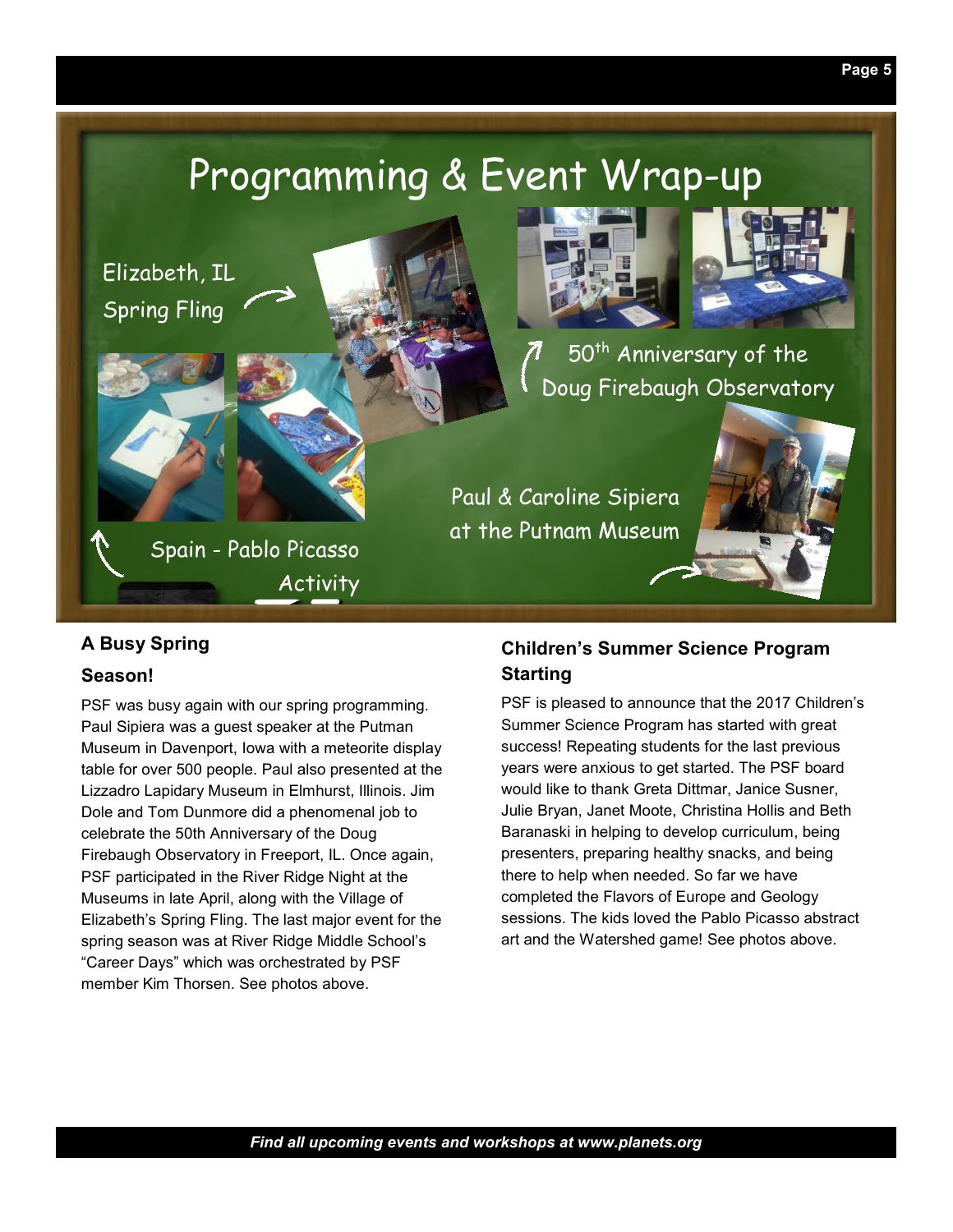**Page 6** 

# PAUL COMBA

A Personal Memorial by Herb Windolf

Paul was born in 1926 by Italian parents in Tunis, North Africa, where his father was an oil company executive. He came from a religious Waldenser background. At age eighteen Paul traveled to the United States to study theology. At first, living on the East Coast, he transferred a car on the then still existing Route 66 to the West Coast. There, he quickly changed his subject to pursue a PhD in mathematics with a minor in aeronautical engineering. He taught mathematics at the University of Hawaii, later worked on software research and development at IBM. Paul died this year at age 91 succumbing to Parkinson's.

My wife and I became friends with Paul and his first wife, Davida, a psychiatrist, whom he had married with her three pre-teen children, when the couple moved from Boston to Prescott, Arizona, my wife and I coming from Chicago in 1992.

Paul had been interested in astronomy since childhood in which I was also interested, although to a more general extent. When we met he had a 22" telescope on order for an observatory and home to be built. In 1993, when Paul and Diane Sipiera married, the wedding was attended, among others, by Paul Sipiera's New Zealand friend, Trevor Ireland, his wife and myself. To my mentioning to Trevor that Paul Comba had a 22" telescope on order, Trevor exclaimed: "But the biggest in New Zealand is only 18 inches." As it turned out, the final telescope to be installed by Paul was also 18".

Paul's specialty became the finding and tracking of Belt asteroids. In the course of his observations he discovered more than 1,000 and was able to name many of them once they had been observed two more times for their orbits to be determined.

When, at a meeting, he announced that he had named one each for me and my wife, I thanked him, saying that this would likely be the only way I would ever make it to the heavens. In due course I was able to induce him to name two more for Paul and Diane Sipiera. When the Shoemaker-Levy asteroid fragments struck Jupiter I was able to view some of the impacts on his telescope.

Paul had an encyclopedic knowledge and musical talents for which I told him once that he was the closest to a polymath I had ever come. Having been born in Tunisia, North Africa, I called him facetiously my African-American friend.

Paul's efforts in discovering asteroids were initially made the old-fashioned way by a Blink Compensator, later by means of a CCD, a Chargecoupled Device. He once ranked in the top three of best asteroid discoverers and in 2003 received the Leslie C. Peltier Award from the Astronomical League for amateur astronomers who have made contributions of lasting significance. Eventually, larger astronomical outfits with more sophisticated equipment eclipsed his efforts.

When his wife Davida died after having fought cancer for 25 years, he was devastated, and we walked the woods talking about life's imponderability. A few years later he found a new love in Cappi, and life brightened again. I was honored to be the best man 15 years ago.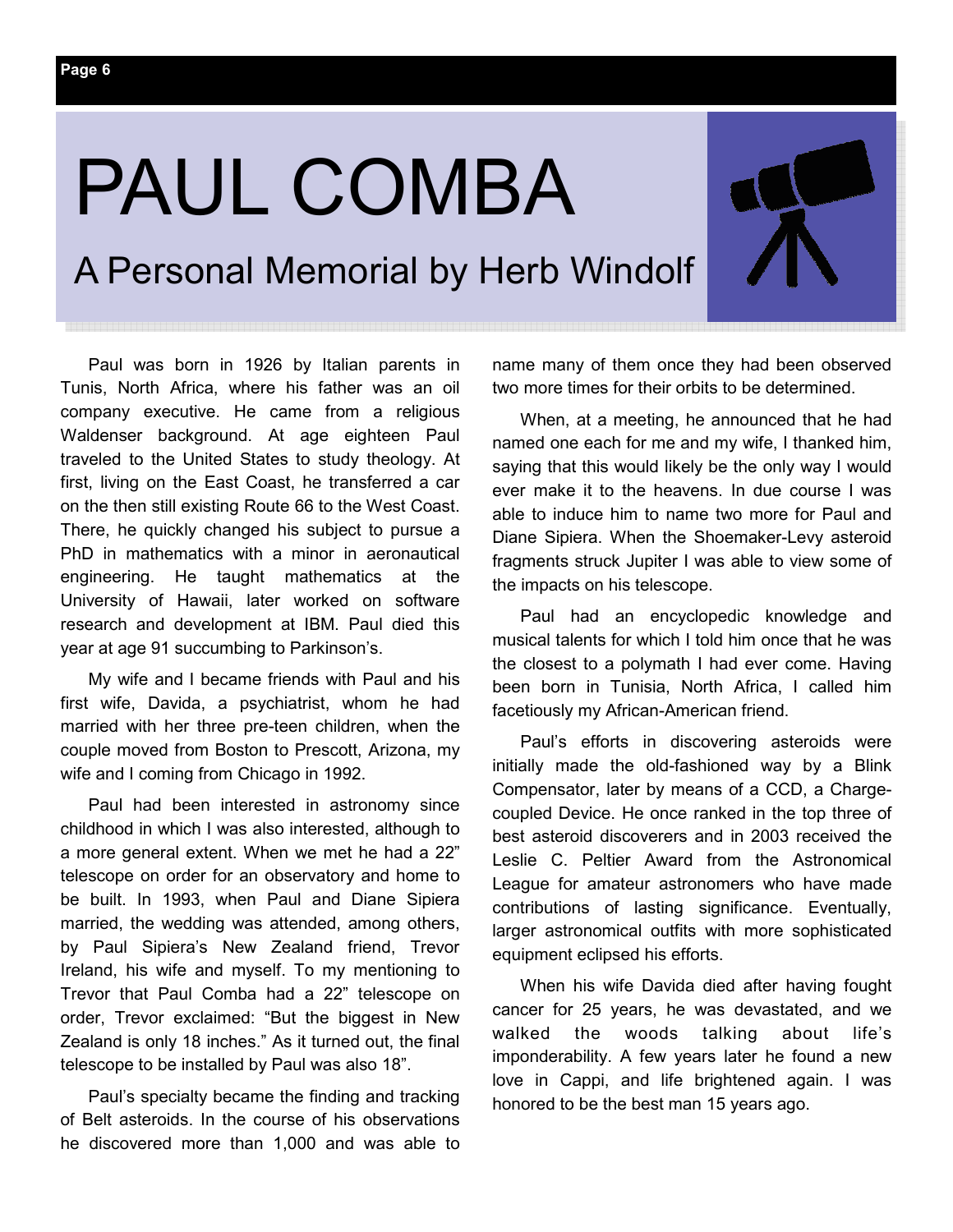### With advancing age and declining health, Paul Comba wanted to move to a less remote location and dispose of his telescope. I was able to bring him and Paul Sipiera together for the latter to pick up the instrument to take it to Chicago. Eventually, the telescope was transferred in 2014 to the Doug Firebaugh Astronomical Observatory, in Freeport, Illinois, where it was named the Comba-Windolf Telescope.

Paul Comba, the Asteroid Man, is remembered for his kind-heartedness.

### **Interesting Facts About Paul Comba**

- He discovered more than 1,000 asteroids.
- In addition to being a mathematician and astronomer, he also played the harpsichord and was skilled at woodworking.
- As an IBM software developer and member of the IBM Cambridge Scientific Center, he developed a multiplication algorithm for large numbers, which reduces the multiplication time to as little as 3% of the conventional algorithm.

### An Easy Guide to Viewing the Total Solar Eclipse



*Find more information about the total solar eclipse at www.planets.org*